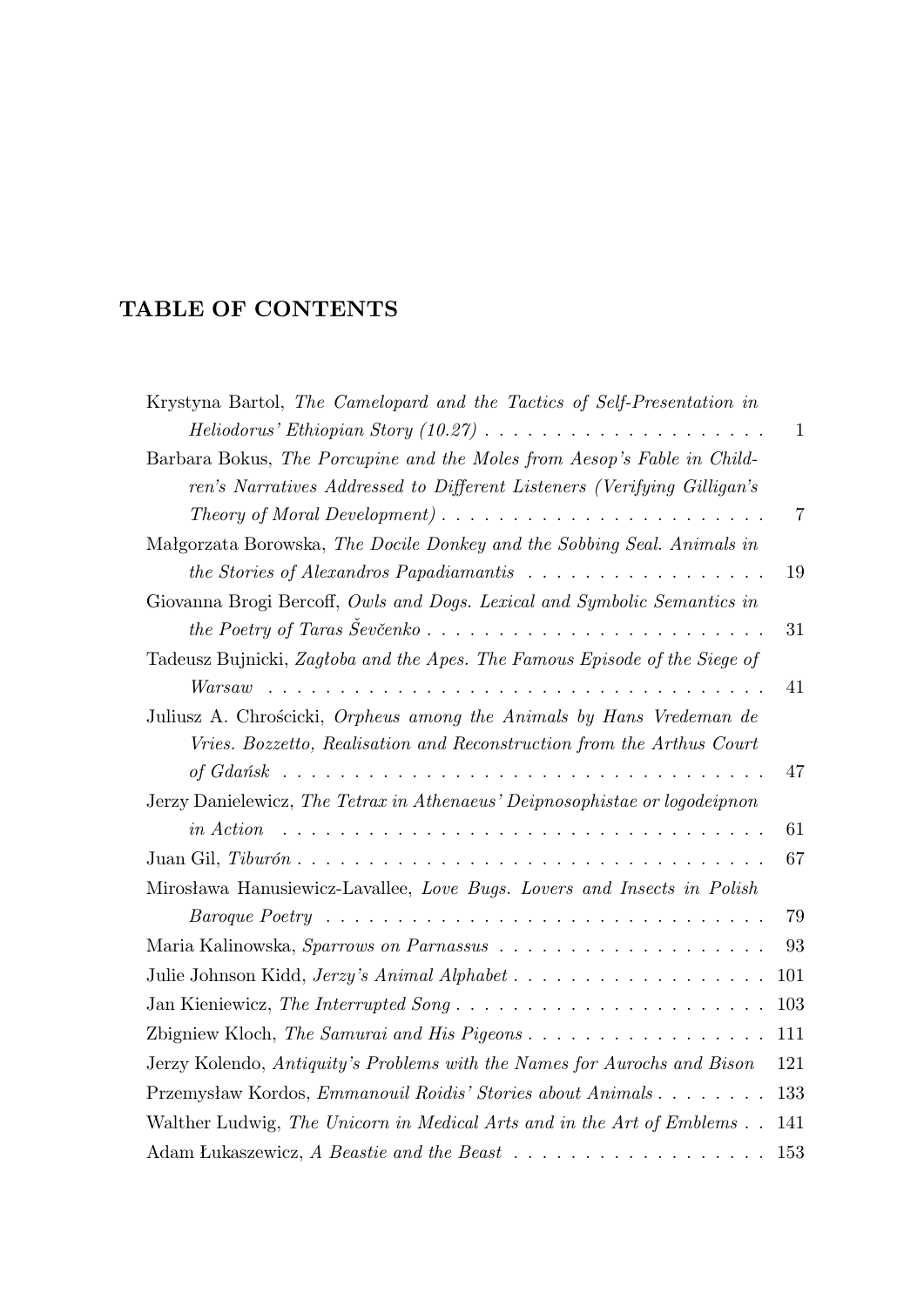| Ewa Łukaszyk, Mediterranean Falconry as a Cross-Cultural Bridge: Christian-                          |     |
|------------------------------------------------------------------------------------------------------|-----|
| Muslim Hunting Encounters $\ldots \ldots \ldots \ldots \ldots \ldots \ldots \ldots$                  | 161 |
| Andrzej Z. Makowiecki, Sowie ambiwalencje                                                            | 171 |
| Jerzy Mańkowski, Kot, ale czy zwierzę?                                                               | 181 |
| Katarzyna Marciniak, Cicero's Crow in a Brave New World                                              | 193 |
| Luigi Marinelli, The Russian Bear and the Polish Wolf: Images of Russia in                           |     |
|                                                                                                      |     |
| Jan Miernowski, What a Cat Has to Say about Humanism? 221                                            |     |
| Barbara Milewska-Waźbińska, Heraldic Zoo of the Polish-Lithuanian Com-                               |     |
| monwealth: an Invitation $\ldots \ldots \ldots \ldots \ldots \ldots \ldots \ldots \ldots \ldots 233$ |     |
| Alina Nowicka-Jeżowa, Adam and the Animals. From Hussovius to Brach-                                 |     |
|                                                                                                      | 241 |
|                                                                                                      |     |
| Jan Okoń, Ptasi świat Jana Kochanowskiego 257                                                        |     |
|                                                                                                      |     |
| Justyna Olko, <i>In Ocelotl, in Tequani. The Mesoamerican Jaguar as Described</i>                    |     |
| in the Nahuatl Text of the Florentine Codex $\ldots \ldots \ldots \ldots \ldots 301$                 |     |
| Cezar M. Ornatowski, Where Is the Beast? Confronting Nature in the Rhetor-                           |     |
| ical Spaces of the San Diego Zoo and Wild Animal Park  309                                           |     |
| Jakub Pigoń, A Priest, Two Snakes, and a Bull. The Laocoon Episode in the                            |     |
| Aeneid Once Again $\ldots \ldots \ldots \ldots \ldots \ldots \ldots \ldots \ldots \ldots$            | 321 |
| Ewa Rudnicka, On Stupid Beasts, or a Semantic-Cognitive Monograph                                    | 335 |
|                                                                                                      | 347 |
| Anna Skolimowska, The Mediterranean of the North and its Bestiary                                    | 355 |
| Marek Starowieyski, <i>Bugs Obey Saint John the Apostle</i> 369                                      |     |
| Pawel Stepien, The Ass Draws the Chariot of Reformation: The Ass Symbol                              |     |
|                                                                                                      | 377 |
| Jerzy Styka, Simia blanda an turpissima? Apes and their Function in Selected                         |     |
| Texts by Roman Authors $\ldots \ldots \ldots \ldots \ldots \ldots \ldots \ldots \ldots$              | 389 |
| Robert A. Sucharski, Mysterious Cat (Felis catus - silvestris necnon domes-                          |     |
|                                                                                                      | 401 |
| Jolanta Sujecka, The Slavia Byzantina Animals                                                        | 409 |
| Alicja Szastyńska-Siemion, A Parrot Hails the Emperor                                                | 415 |
|                                                                                                      | 423 |
| Mikołaj Szymański, Thomas Stearns Eliot, De Tribus Nominibus Felinis                                 | 431 |
|                                                                                                      |     |